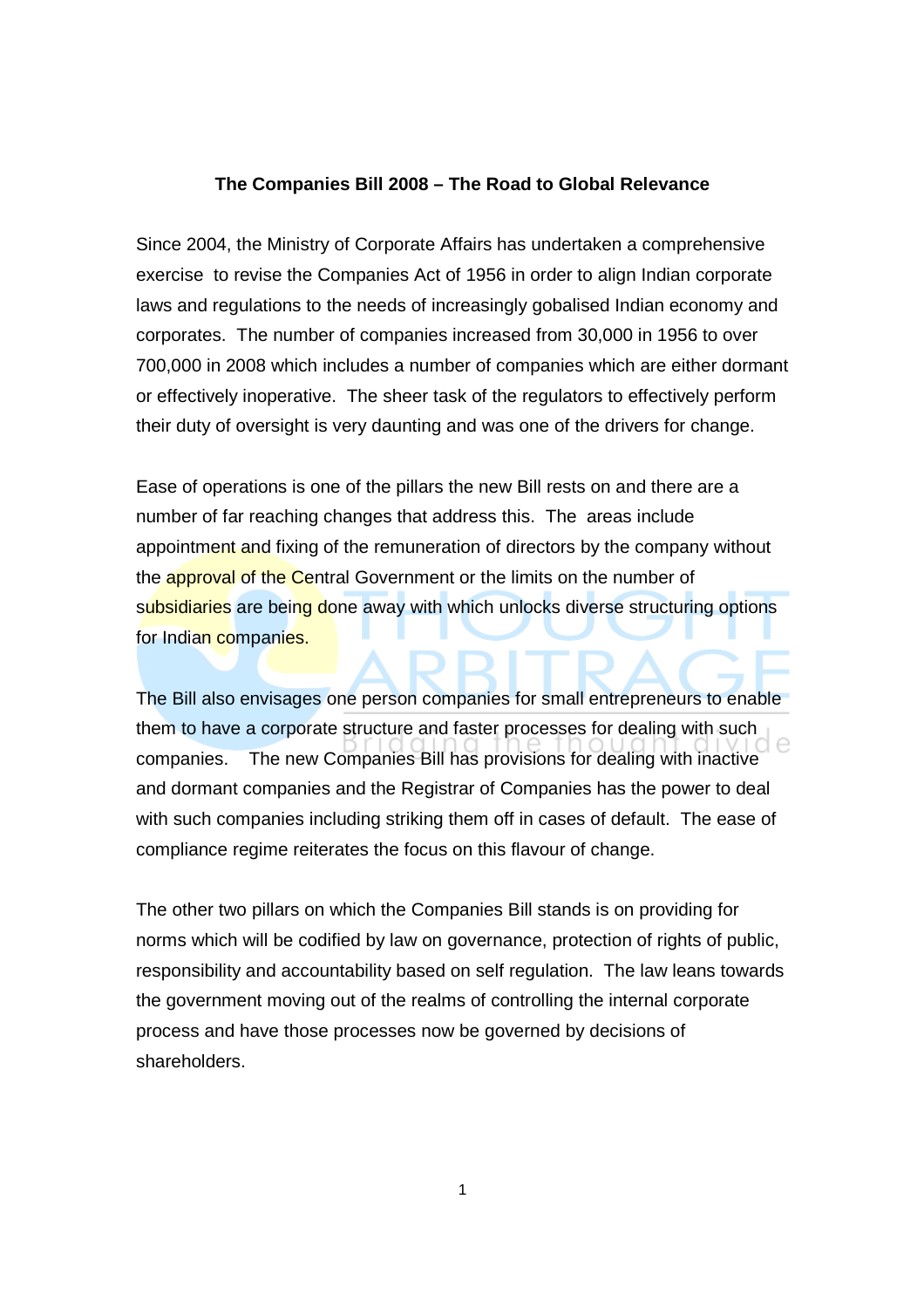The new sections which reinforce this transformation includes articulation of rights of minority stakeholders, transition of companies operating under the Act of 1956 to the new Act and also the ability to change from one type of company to another, relaxation of maximum number of persons in a partnership to facilitate functioning of large non-corporate bodies etc.

The third leg is of oversight by the regulators. The bill brings in criminal liability for insider trading for key management personnel, provides for shareholder groups to take part in 'class action suits' for fraud perpetrated by the company or its management and provides for guidelines for an effective regime of inspections and investigations of companies while laying down maximum and minimum penalties for non-compliance by the company, its directors, CEO, CFO etc. including provisions for recovery and disgorgement for fraudulent acts. The Bill provides for the number of independent directors in a listed company to be one third, though SEBI requires 50% and states that norms of independent directors for public companies will be released later.

The Bill recognises changes that have happened in technology area by providing for electronic filings to be done for compliance and even includes board meetings which now need to be physically done over video conferencing or other electronic modes as may be prescribed. The Bill also provides for voting in a shareholders' meeting through e-mail.

There are a number of critical changes in accounting and audit for which the National Advisory Committee will advise the Central Government on the manner of laying down accounting and auditing standards that companies or their auditors would need to follow. Consolidation of subsidiaries is expected to be mandatory even for unlisted companies and roles, rights and duties of auditors are defined for maintaining integrity and independence of auditors. In countries like the USA, a distinction is made on the services an auditor can offer to its clients based on public interest in that client. The independence rules for an auditor of a SEC listed company is significantly more stringent than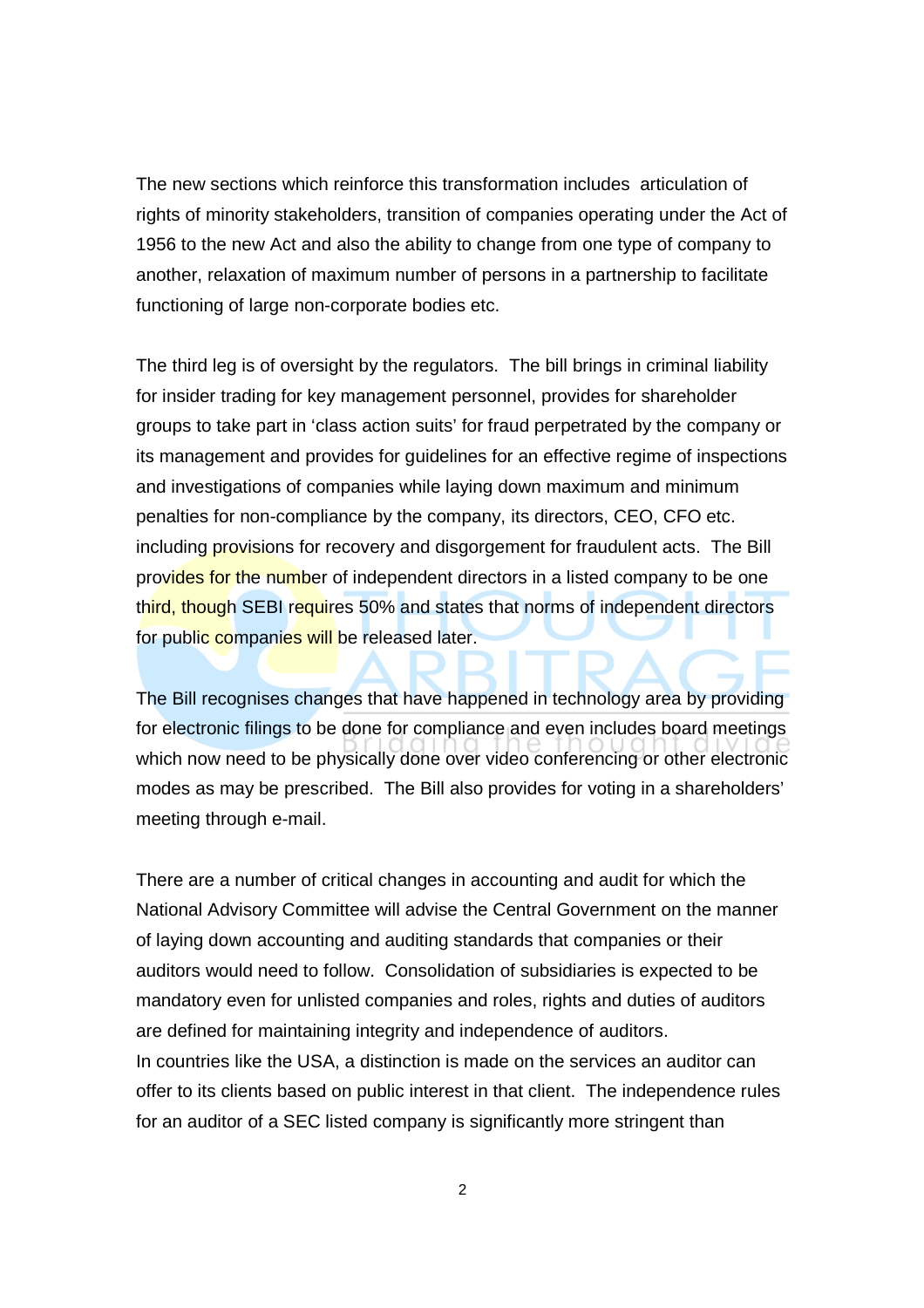compared to a small private company. ICAI and the government may evaluate whether the permitted services an auditor may offer should be on the same level of stringency for a small company and a listed behemoth given the storage of professional skills available today or they be graded for different classes of companies.

The Bill requires an auditor to make observations or comments on matters which will have an adverse effect on the functioning of a company, which is similar to the earlier Act. The brush of this section is wide and the section increases the responsibility of the auditors from reporting on the financial state of affairs and extend it to make comments on the functioning of the company in areas which could include operations and sales and marketing. The legal interpretation of how responsibility is to be discharged along with how ICAI will deal with this will be critical for the profession.

This clause along with some of the existing clauses relating to compliance with internal controls including reservations on maintenance of accounts and adherence to the policies set by the directors of the board casts one of the highest degree of responsibility on auditors globally. Additionally, members of ICAI will be required under this Bill to make judgement on matters of functioning of companies which are outside the realms of their expertise.

The key change which makes this provision onerous is that the Bill provides for criminal and civil liability including liability to any person who may claim to be relying on the report, for auditors who might contravene the provisions of adequate reporting including those on controls and functioning of companies. Similar liabilities also exist for auditors who deliver services which are prohibited like internal audit, management services, investment advisory services, design and implementation of financial reporting systems and book-keeping.

These services are very broad and nebulous and hence need to be clearly defined especially when they have punitive civil damages and imprisonment and